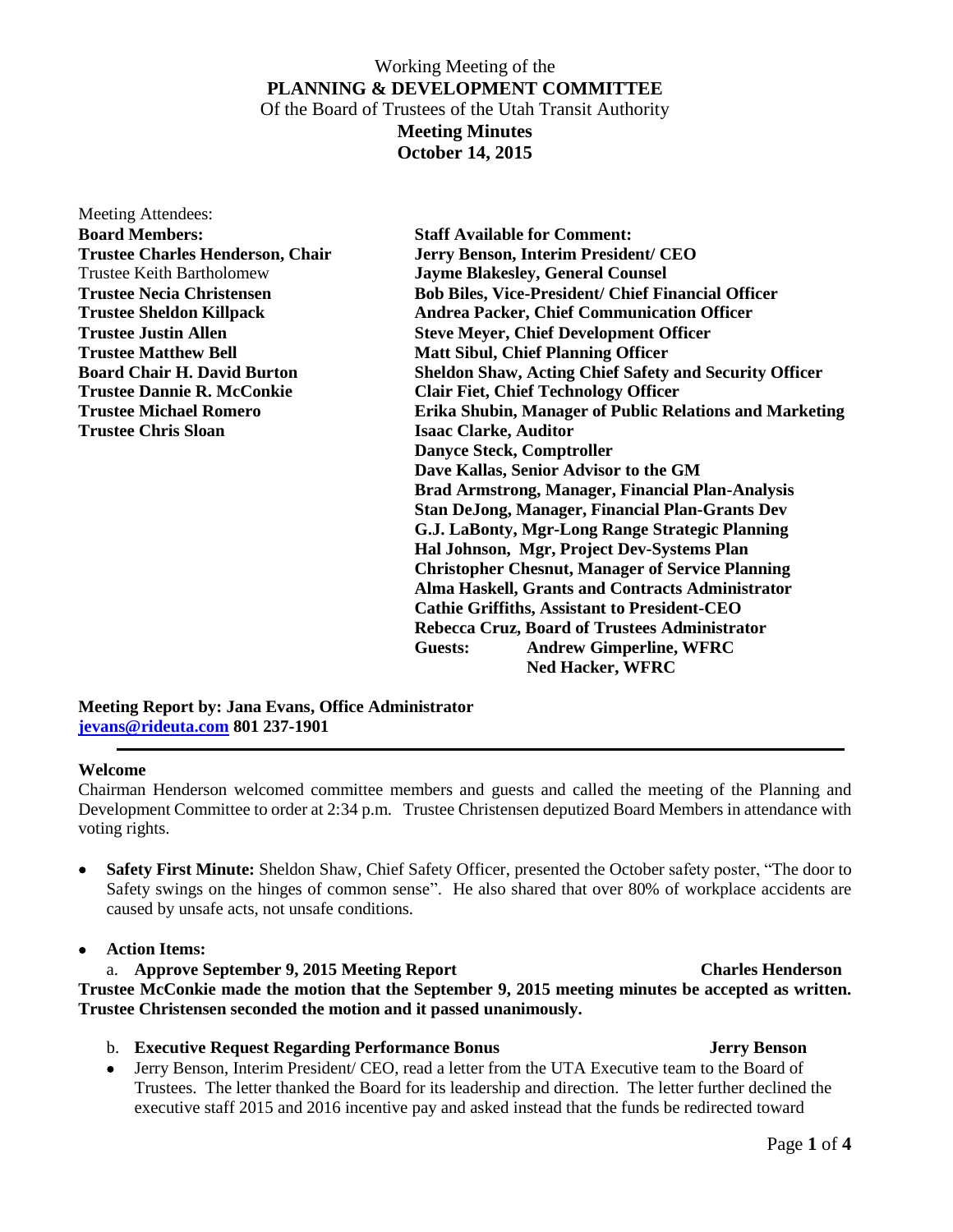# Working Meeting of the **PLANNING & DEVELOPMENT COMMITTEE** Of the Board of Trustees of the Utah Transit Authority **Meeting Minutes October 14, 2015**

service improvements.

- Chairman Burton stated that while the amount may not be significant, it says a lot about the leadership and integrity of the Executive staff.
- The committee members expressed their agreement with Chairman Burton.
- Trustee Allen suggested that the Board undertake a discussion on the incentive bonus in general at some point in the future.

### c. **Board Goal Discussion Part II Matt Sibul/ GJ LaBonty**

- Matt Sibul, Chief Planning Officer, introduced a review of the annual Board retreat starting with the updated schedule.
- He recapped the retreat as discussed in detail at last month's committee meeting. The retreat themes and topics were reviewed by comment quantity.
- The proposed 2016 goals were described as four core goals 1) Improve Public Trust and Accountability; 2) Increase Ridership; 3) Minimize Investment Per Rider (IPR); and 4) Aggressively Pursue Revenue Development. The three strategic goals were identified as 1) TOD: Think Beyond UTA Property; 2) Leverage Technology in Fares; and 3) First/Last Mile Implementation.
- The proposed core goals were reviewed along with their objectives, measures and example strategies.
- The Public Trust and Accountability goal was discussed in greater detail including the possibility of expanding the annual Benchmark Survey effort and, once the public input has been analyzed, develop strategies to respond to the public. Also discussed was the "real time" aspect of social media and UTA's response. Trustee Killpack stated that he saw a lot of educational opportunity with this goal.
- The Investment per Rider proposed goal was presented and discussed. Chair Burton raised a question about favorable fuel prices possibly impacting this figure.
- The revenue development proposed goal was shown along with the methodology used to arrive at this goal.
- Board member questions regarding the sale of real property were answered by Steve Meyer, Chief Development Officer.
- The Strategic Goals that have been proposed for 2016 were also reviewed.
- Discussion took place on the measurements of all goals in some detail.
- Chair Burton asked about UTA involvement in the GreenBike program. Andrew Gimperline, WFRC, stated that a partnership between UTA and other shareholders, could be used to expand the GREENbike program through the region.
- GJ LaBonty, Mgr-Long Range Strategic Planning, discussed the Core goal of Ridership, and the statistical model that was developed by an intern that UTA hired this summer. This young man researched an extensive list of factors over a period of the past ten years to develop a list of factors which proved the most significant in effecting ridership numbers. Those significant factors are gasoline price, population, employment, centerline track miles, fare price, revenue miles per 1,000 population.
- The factors of fare price and revenue miles per 1,000 population were deemed to be the ones that UTA had the most control over.
- Based on the equation that was developed and improvements that have been seen since the August change day, staff recommends an actionable and achievable ridership goal of 2.5% for 2016.

## **Trustee Christensen made the motion that the Resolution adopting Goals for 2016 be forwarded to the Board as modified today. Trustee Killpack seconded the motion and it passed unanimously.**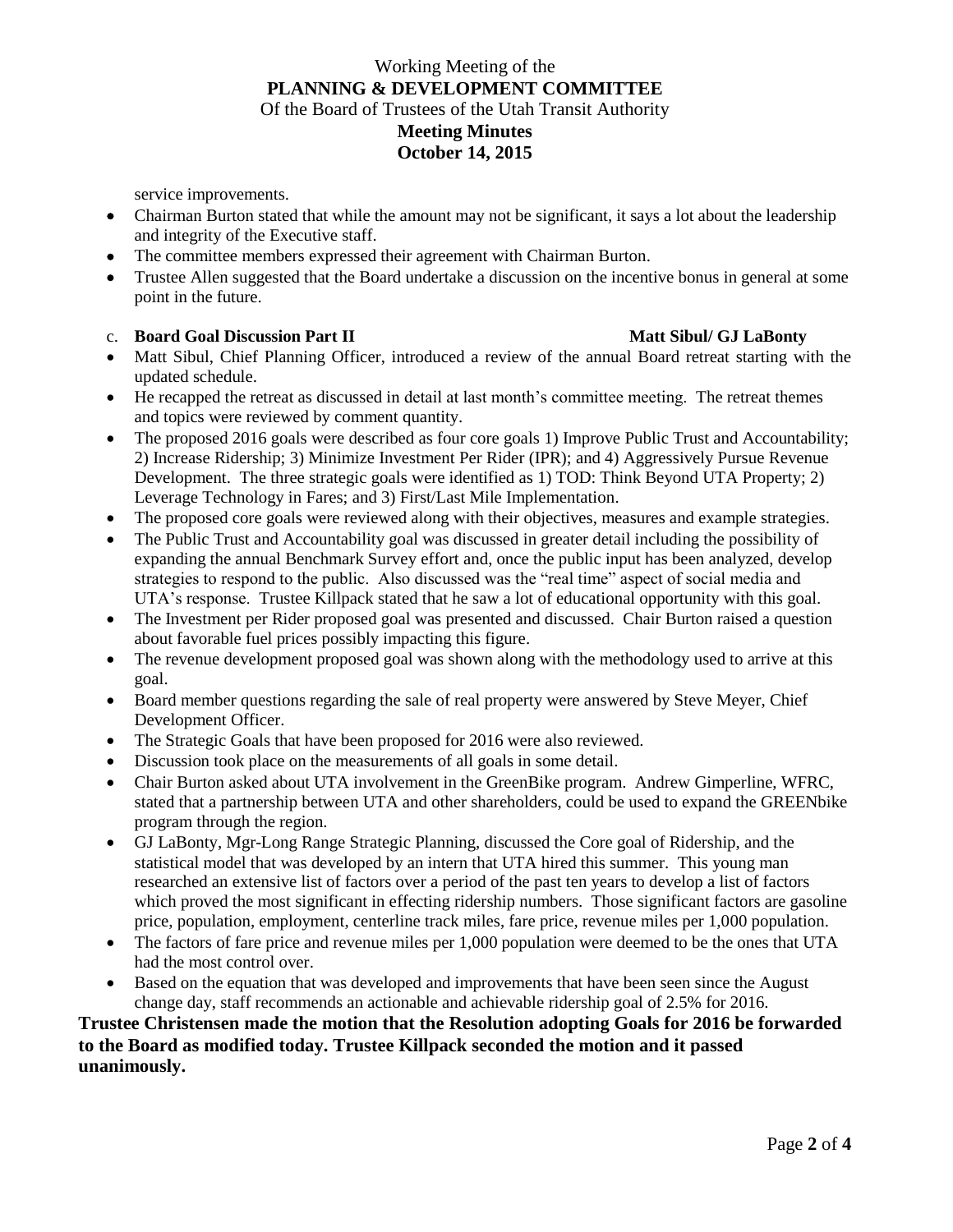## Working Meeting of the **PLANNING & DEVELOPMENT COMMITTEE** Of the Board of Trustees of the Utah Transit Authority **Meeting Minutes October 14, 2015**

## a. **Submission of Tentative Budget for Approval Bob Biles**

- Mr. Benson shared a few budget highlights. He stated that staff would be presenting a balanced budget for 2016. Mr. Benson further stated that some of the unrestricted reserves that UTA has developed would be used to provide further operations improvements as intended.
- Bob Biles, Chief Finance Officer, presented the 2016 Tentative Budget. He stated that no referendum funds have been assumed in this budget.
- Actions related to the 2016 goals were shown as they pertain to budget.
- Assumptions for revenue were shown and discussed including sales tax increase of 4.75%, passenger revenue growth of 2.3%.
- Expense assumptions were shown including wages, benefits, fuel at  $$3.00/g$ allon, electricity cost growth of 2.2%.
- Service change assumptions were shown. Also shown was the fares report including continuing the existing FAREPAY promotion thru 2016 and advancing the general fare policy.
- Key features of the 2016 Operating Budget including expand mobility management, maintain strong reserve levels, fund pension system at 2033 full funding rate, and look for opportunities in private/public partnerships.
- Mr. Biles showed and described the budget in further detail. Revenue numbers were shown as a projected growth factor of 3.7% over all.
- The capital budget was described including several technology initiatives which are the most important to our customers. The State of Good Repair items proposed for 2016 were identified.
- The proposed Transit Systems Initiatives and Studies were shown and discussed. Board member questions were answered with regard to specific studies.
- The Capital Expense budget numbers were shown, as well as the Capital Revenues. The estimated reserves were shown to be approximately \$75M over the required amount of \$105M.
- Questions were answered about reserves and investments.
- The budget policy checklist was shown to include: meet all bond covenants and debt obligations, maintain a working capital, establish adequate cash reserves for debt service funds and reserves, etc.
- The 2016 Budget summary was shared. Steps going forward were described including approval of tentative budget at the October 28 Board meeting.

## **Trustee Killpack made the motion that the resolution adopting the tentative 2016 budget be forwarded to the full Board with a recommendation of approval. Trustee Christensen seconded the motion and it passed unanimously.**

## **Trustee Christensen made the motion that the committee go into closed session. Trustee Killpack seconded the motion and it passed unanimously.**

- **Closed Session Items:**
- **a.** Strategy Session to Discuss On-going and/or Potential Litigation and any other attorney/ client privileged communication.
- **b.** Strategy Session to Discuss Purchase, Exchange or Lease of Real Property when Public Discussion would Prevent the Public Body from Completing the Transaction on the Best Possible Terms.
- **Action Taken Regarding Matters Discussed in Closed Session**
- **Information Items:**